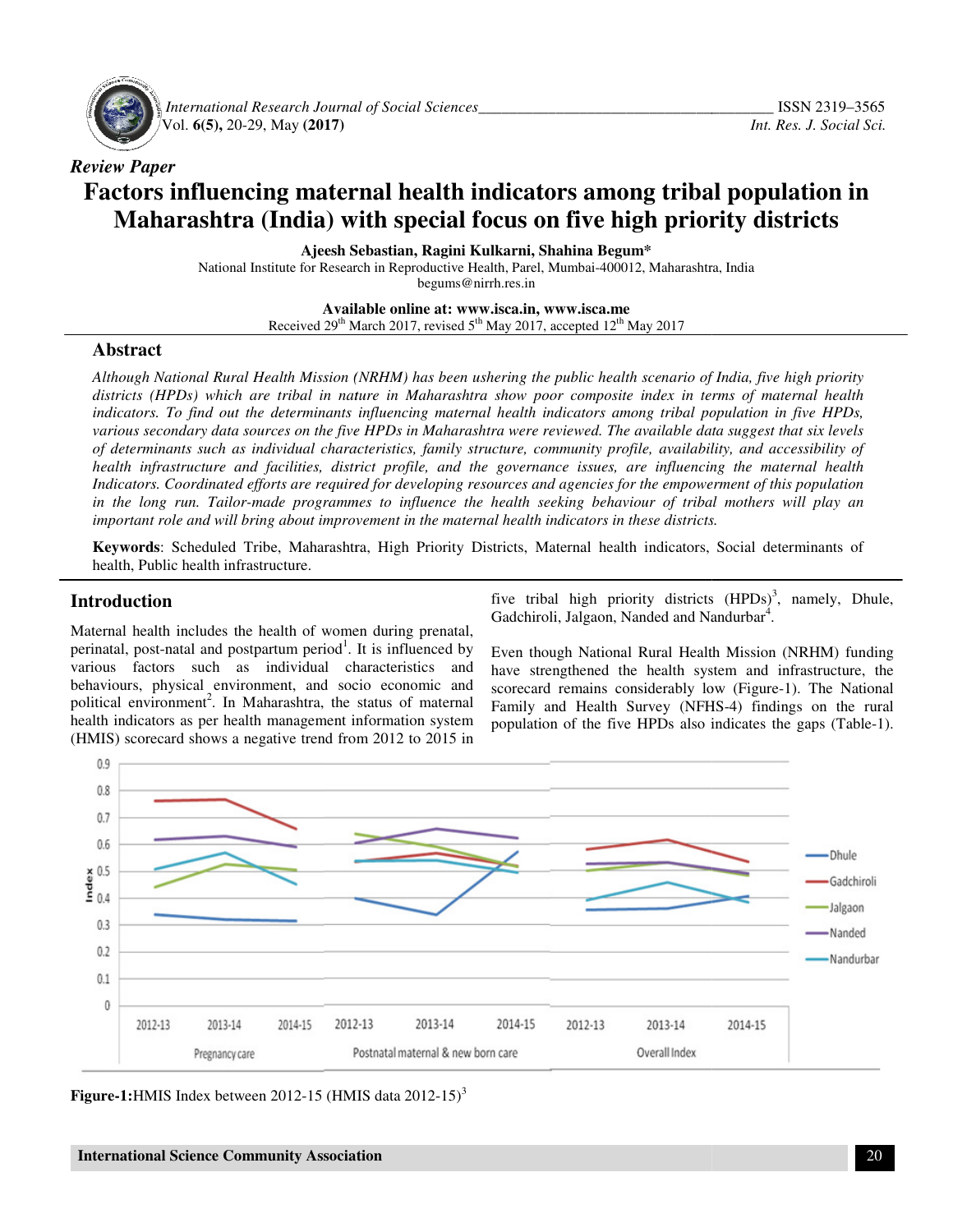|  |  | Table-1: Percentage of mothers received maternal health services in HPDs <sup>5</sup> . |  |  |  |  |  |  |
|--|--|-----------------------------------------------------------------------------------------|--|--|--|--|--|--|
|--|--|-----------------------------------------------------------------------------------------|--|--|--|--|--|--|

| Maternal Health Indicators                                                                                              | <b>Dhule</b> | Gadchiroli           | Jalgaon  | Nanded   | Nandurbar |
|-------------------------------------------------------------------------------------------------------------------------|--------------|----------------------|----------|----------|-----------|
|                                                                                                                         | $Rural*$     | $Rural*$<br>$Rural*$ |          | $Rural*$ | $Rural*$  |
| Accessed antenatal check-up in the first<br>trimester $(\% )$                                                           | 52.3         | 80.9                 | 62.1     | 68.3     | 53.5      |
| Accessed antenatal care (ANC) visits (at<br>least four times) $(\%)$                                                    | 59.8         | 76.5<br>62.4         |          | 67.6     | 52.6      |
| Accessed and utilized neonatal tetanus<br>(TT) protection                                                               | 86.0         | 98.8                 | 92.4     |          | 80.5      |
| Iron folic acid consumption $(\%)$                                                                                      | 12.1         | 49.6<br>41.8         |          | 41.1     | 38.5      |
| Beneficiaries who accessed full antenatal<br>care $(\% )$                                                               | 9.5          | 45.5                 | 33.8     | 28.3     | 26.5      |
| Registered pregnancies with Mother and<br>Child Protection (MCP) card (%)                                               | 92.8         | 94.2                 | 89.5     | 91.6     | 73.7      |
| Accessed and utilized postnatal care from<br>trained health personnel within 2 days of<br>delivery $(\%)$               | 64.6         | 68.9                 | 78.8     | 70.6     | 52        |
| financial<br>assistance<br>for<br>Accessed<br>delivery<br>institutional<br>under<br>Janani<br>Suraksha Yojana (JSY) (%) | 15.8         | 28.4                 | 9.7      | 8.6      | 20.2      |
| Average private expenditure on delivery<br>in/at public health facility                                                 | Rs. 2595     | Rs. 789              | Rs. 2580 | Rs. 2059 | Rs. 15329 |
| Households with a a health scheme or<br>health insurance coverage (%)                                                   | 23.7         | 19.9                 | 10.2     | 19.7     | 13.5      |

\*The fact sheet shows information for rural areas and the district as a whole because Dhule, Gadchiroli, Nanded and Nandurbar have more than 70% rural population: Source: NFHS-4, 2015-16.

The access and utilization of the ANC services such as early registration (Dhule and Nandurbar), iron and folic acid consumption (Dhule), ante-natal checkups (Dhule, Nanded, and Nandurbar), post natal checkups (Nandurbar), and JSY utilization (in all five HPDs) are found to be considerably low whereas the out of pocket expenditure per delivery (Nandurbar, Nanded, Jalgaon and Dhule) is found to be unaffordable as reported by mothers. Even though registration of pregnancies for Mother and Child Protection covers more than 90%, the numbers of ANC registered mothers are less, which indicates almost one-third of pregnant women are not fully utilized the ANC services. Hence, there is a need to find out the reasons for not utilizing the maternal services which may help the planning and programme officers to fill the gaps. The objective of the present study is to find out what are the different determinants influencing maternal health indicators in five HPDs of Maharashtra.

# **Methodology**

We used the social determinants of maternal health framework of World Health Organization  $(WHO)^6$  as the theoretical model which include micro to macro level factors such as individual,

family and community level characteristics, health services and infrastructure, socioeconomic profile of districts and Governance issues .

We searched for the available literature and database on Maharashtra as a whole and five high priority districts in particular to highlight the existing determinants.

Data from Census 2011, Socio Economic and Caste Census 2011 (SECC), NFHS 3 and 4, Rural Health Statistics 2015 (RHS), HMIS score card up to 2015, Human Development Index (HDI) report on Maharashtra-2012, reports of various Ministries, research articles, and news reports were used to correlates factors with the maternal indicators.

## **Results and discussion**

**Individual characteristics and behaviours of tribal population in HPDs:** Maharashtra tribal population constitutes 9.35% of the total population of the state.

As per the census 2011, the major ST groups in the five HPDs are given in the Table-2.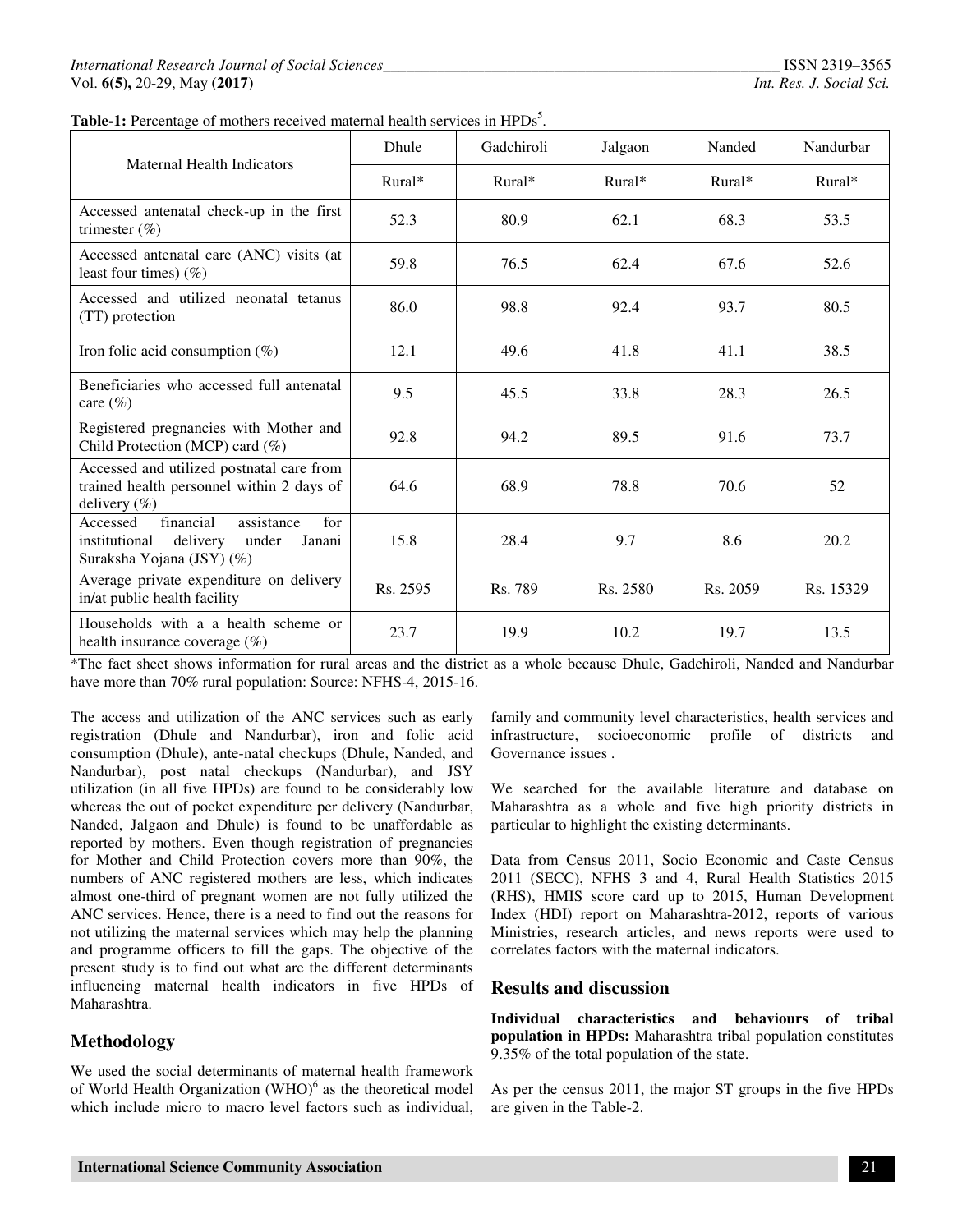| District<br>Name                                                                                                              | Number of ST<br>Households | $\%$ of ST<br>Households | Major tribal groups $(>1000$ population)                                             |  |  |  |  |
|-------------------------------------------------------------------------------------------------------------------------------|----------------------------|--------------------------|--------------------------------------------------------------------------------------|--|--|--|--|
| Nandurbar                                                                                                                     | 226331                     | 77.29                    | Bhil, Kokna, Gamit, Koli Mahadev, Dhanka, Koli Dhor                                  |  |  |  |  |
| Dhule                                                                                                                         | 113545                     | 37.00                    | Bhil, Kokna, Koli Dhor, Gamit, Pardhi, Koli Mahadev, Thakur                          |  |  |  |  |
| Jalgaon                                                                                                                       | 100469                     | 15.62                    | Bhil, Koli Dhor, Koli Mahadev, Pardhi, Dhanka, Thakur, Naikda, Koli<br>Malhar, Korku |  |  |  |  |
| Gadchiroli<br>85692<br>37.09<br>Gond, Pardhan, Halba, Kawar, Oraon                                                            |                            |                          |                                                                                      |  |  |  |  |
| Nanded                                                                                                                        | 45312                      | 9.27                     | Andh, Koli Mahadev, Kolam, Gond, Bhil, Pardhan, Naikda, Pardhi, Thakur               |  |  |  |  |
| with a male doctor in the primary health centre or community<br>Census 2011 reports that majority of the tribal men and women |                            |                          |                                                                                      |  |  |  |  |

Table-2: Major tribal groups and households in five HPDs (Census 2011 and SECC 2011)<sup>7,8</sup>.

Census 2011 reports that majority of the tribal men and women of scheduled tribes in Maharashtra get married at or after 18 years of age. Only 1.4% is reportedly married before 18 years. Census 2011 reports that majority of the tribal men and women<br>of scheduled tribes in Maharashtra get married at or after 18<br>years of age. Only 1.4% is reportedly married before 18 years.<br>In addition, the total fertility r Whereas the sample surveys provide a different story. NFHS-4 reports 31.5% rural women of Maharashtra within the ages of 20-24 have married before attaining the legal age for marriage. In HPDs associated data sheets, these variables are at different levels. The rural women between the ages of 20 married before the age 18 years range from 9.5% to 41.8%. Women, who aged 15 -19 years and were already mothers or pregnant at the time of the NFHS 4 survey, constitute a range of  $1.7\%$  to  $21.5\%$ <sup>10</sup>. Data on the ANC utilization of early married or young mothers are not available. However, District Level Household and facility Survey (DLHS 4) of five HPDs reports that Pregnant women (of all age groups) who had three or more ANC visits ranges from 65.7% to 78.6%. It indicates that there is a one third to one quarter of the pregnant rural women who are not utilizing at least three ANC visits $11$ . So early marriage and pregnancy seems to influence the maternal health indicators. orts 31.5% rural women of Maharashtra within the ages of 24 have married before attaining the legal age for marriage. HPDs associated data sheets, these variables are at different els. The rural women between the ages of 2 age 18 years range from 9.5% to 41.8%.<br>15 -19 years and were already mothers or<br>2 of the NFHS 4 survey, constitute a range of<br>2 Data on the ANC utilization of early married<br>are not available. However, District Level<br>lilty is a one third to one quarter of the pregnant rural women who<br>are not utilizing at least three ANC visits<sup>11</sup>. So early marriage<br>and pregnancy seems to influence the maternal health<br>indicators.<br>Education status of the popu Census 2011 reports and the proplems of the trial men and women with a male doctor in the primary health centre or comparison of a male and the problems. The problems are also the comparison of the accuration of the accur

Education status of the population under study is found to be linked with the utilization behaviour of women accessing maternal health services. The literacy of tribal women shows a declining percentage number of educated women along with the declining percentage number of educated women along with the increase in levels<sup>12</sup>. The graph (Figure-2) indicates that the percentage of illiterate to be between 40% to 50%. As the percentage of illiterate to be between 40% to 50%. As the education level moves higher, the percentage of women holding corresponding qualification steadily decreases to 20% and<br>below.<br>Individual spending style/capacity least favours the health below.

Individual spending style/capacity least favours the health spending. A study reported that most of the tribals living below poverty line (BPL) do not spend much on health care. Instead, they spent on either festival related expenses or a major portion of earning goes for paying off agriculture related debts<sup>13</sup>. In addition, they access and utilize the available public health facilities fewer times. In the case of reproductive and menstrual problems, the women feel ashamed or embarrassed to discuss it nding. A study reported that most of the tribals living below<br>verty line (BPL) do not spend much on health care. Instead,<br>y spent on either festival related expenses or a major portion<br>earning goes for paying off agricultu

health centre (PHC/CHC) and in case of unavailability of lady health centre (PHC/CHC) and in case of unavailability of lady doctor in hospitals; they have no choice but to take treatment at home<sup>14</sup>. Also, the dependency over traditional birth attendants during delivery at home is highly reported in the literature. during delivery at home is highly reported in the literature.



**Figure-2:** Level of education of tribal women in 5 HPDs  $(Census 2011)^{12}$ .

The food style too influences the health of pregnant women. A report from Nandurbar affirms that the women used to suffer from malnutrition and anaemia due to the staple diet of chillies and flat unleavened bread<sup>15</sup>. Due to this, nutritional status of women is at lower levels. The BMI index of the rural women from HPDs indicates that almost one third to half of them are below the normal (BMI  $<$  18.5 kg/m<sup>2</sup>) and the Non-pregnant women age 15-49 years who are diagnosed anaemic  $\left($ <12.0 g/dl) accounts between 44% to 62% and Pregnant women age 15-49 years between 43% to  $70\%$ <sup>11</sup>. **Figure-2:** Level of education of tribal women in 5 HI (Census 2011)<sup>12</sup>.<br>The food style too influences the health of pregnant women report from Nandurbar affirms that the women used to su from malnutrition and anaemia du

**Family level:** The tribal population in five HPDs follow **Family level:** The tribal population in five HPDs follow patriarchal system<sup>16-19</sup> i.e. male as the decision maker<sup>20</sup>. Women cannot independently decide on her reproductive health choices. Women are usually taking care of household activities such as cannot independently decide on her reproductive health choices.<br>Women are usually taking care of household activities such as<br>agricultural operations, animal husbandry, fetching water,<br>collection of fuel wood ate, away dur collection of fuel wood etc., even during pregnancy<sup>21, 22</sup> .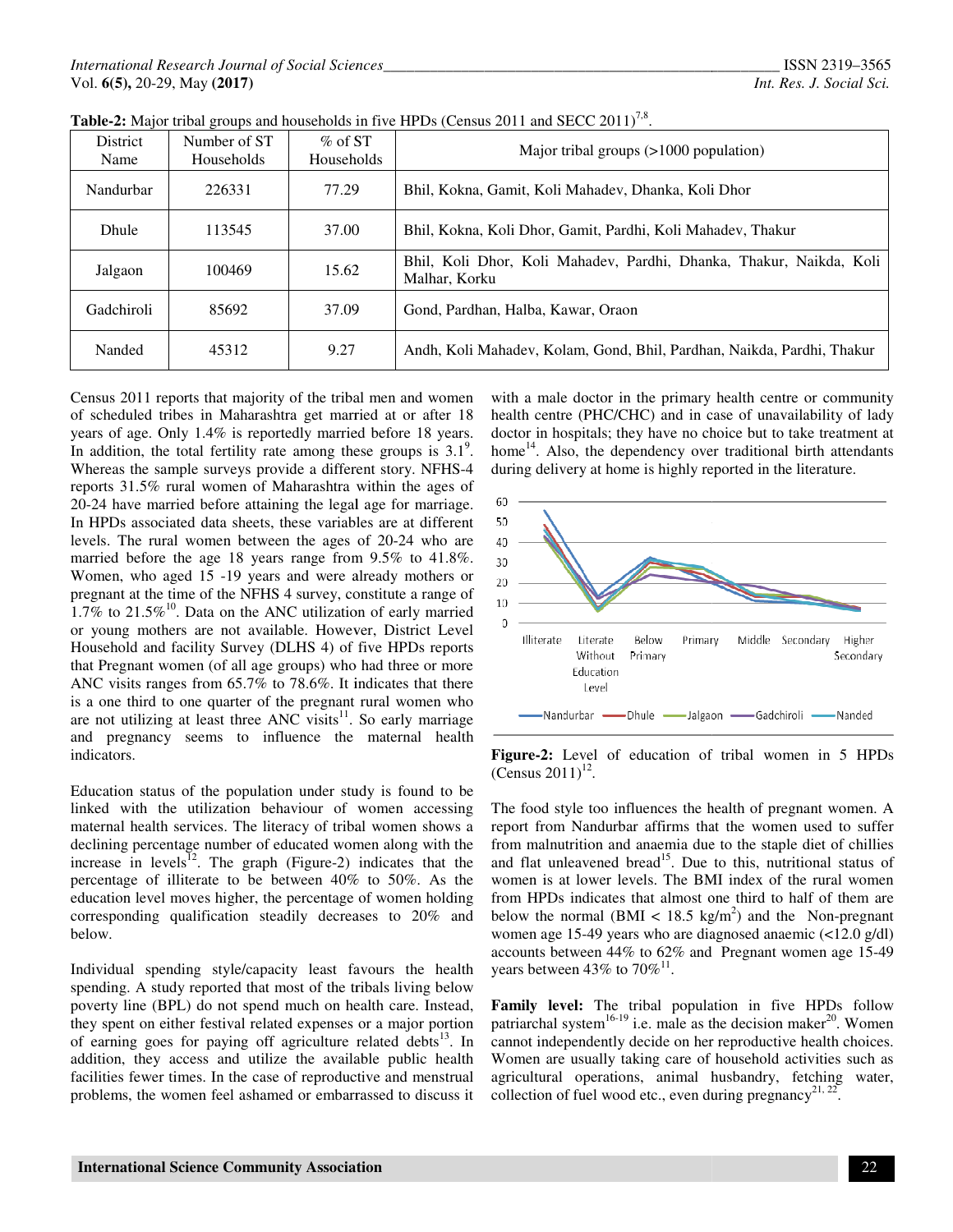| Table-3: Tribal women and ownership on operational holdings |  |  |  |
|-------------------------------------------------------------|--|--|--|
| (Agriculture Census $2010-11$ ) <sup>17</sup> .             |  |  |  |

| <b>District</b> | % of individual<br>holdings of Operational<br>Holdings with tribal<br>women | $\%$ of areas of<br><b>Operational Holdings</b><br>with tribal women |  |  |  |
|-----------------|-----------------------------------------------------------------------------|----------------------------------------------------------------------|--|--|--|
| Dhule           | 17.19                                                                       | 15.32                                                                |  |  |  |
| Nandurbar       | 12.49                                                                       | 11.09                                                                |  |  |  |
| Jalgaon         | 19.75                                                                       | 18.80                                                                |  |  |  |
| Gadchiroli      | 18.98                                                                       | 17.87                                                                |  |  |  |
| Nanded          | 13.06                                                                       | 11.92                                                                |  |  |  |

Another aspect is the income of family. The ST households in the HPDs are mainly engaged in casual labour (38.09% to 82.12%). Cultivators fill the other part. Women are engaged in both household activities and helping their husband in the casual labour and they are paid less or do not have power on their income. Pointing out from the perspective of women empowerment in Agriculture Index  $(IFPRI)^{23}$ , the tribal land holdings are characterized by men ownership in the HPDs reports. The share of women who hold agricultural land is critically low (Table-  $3$ )<sup>17</sup>. When these families live with limited resources or in abject poverty, the asymmetric distribution of resources causes entitlement failure<sup>24</sup>.

**Community level:** Hereditary factors: Sickle cell anaemia among tribal in HPDs varies from 1.97% to 35%. The Bhils, Madias, Pawaras, Pardhans and Otkars were the tribal groups who are accounted with a high prevalence of HbS (20-35 %). The prevalence of sickle cell haemoglobin (HbS), betathalassemia trait and G6PD deficiency are reported in Gond related endogamous tribes in Maharashtra, India<sup>25</sup>. The HbS gene frequency varies from 0.0530 to 0.1805, the beta-thal gene from 0 to 0.0283 and Gd- gene from 0.0189 to 0.1120<sup>26</sup>. Higher frequencies of pregnancy complications such as circulatory impairment, tissue damage, infarctions, severe anaemia, and life-threatening infections have been reported among these tribal women with hereditary factors $27,28$ .

Cultural practises: Tribal population hold many norms, customs, and values as part of their culture system such as an early marriage system, traditional practices related to neonatal care, indigenous healthcare practice, division of labour on gender basis, and the use of intoxicants $2<sup>3</sup>$ . Problems or complications during pregnancy and childbirth were believed due to influence of evil demons living in forest and rivers or due to wrong deeds done. Therefore, they depend upon spiritual security from traditional healers. Metallic wear, hooks, chillies, etc. were generally used to deter evil spirits from the pregnant women. Modern health care is the second choice for these people<sup>29</sup>.

Women have taken less food than required during the pregnancy so that they believed it as an effective strategy to reduce the size of the baby and for an easy delivery<sup>30</sup>. No special diet was given to pregnant women because of the fear related with increased size of the baby and difficulties in the delivery<sup>31</sup>. Similar practises of food control were reported in other studies too $33,32$ .

Health workers are even not allowed to conduct abdominal examination due to fear that their touch might lead to stillbirth or abortions. Also, resistance for infant check-up was observed due to beliefs that it may make the foetus weak. Similarly, TT injections given to pregnant women were believed to lead to abortions or stillbirth and therefore not taken<sup>33</sup>. These attitudes and practises create a barrier to the ANC services. Increased number of delivery (99.3%) at home by traditional birth attendants (TBAs) is also associated with the belief that the umbilical cord has to be buried next to house $31$ .

The dependence on the medicinal plants among the tribal groups in these five districts is also found. In an ethno-botanical study, Pawara and Bhil tribes of Satpura ranges in Dhule and Jalgaon districts extensively used medicinal plants<sup>34</sup>. Knowledgeable tribal heads, witch doctors, Bhagats and Bhuwas has used a folkloric medicine to heal easy delivery<sup>35</sup>.

The socio economic profile of the tribal population in HPDs: As per the Socio Economic and Caste survey 2011, the ST population in five HPDs shows notable figures of poverty and related risks. Majority have reportedly engaged in manual casual labour (Figure-3). Out of seven criteria in the SECC census 2011, 55.38% of total ST households in five HPDs hold at least three criteria. About 75% to 90% of them lives on a monthly earning below Rs. 5000/-. Only a fraction of the ST households enjoys resources necessary for a decent living. The majority are in poverty trap and neglect the health needs especially of women.

The low socio-economic profile forces them to migrate for making a living. They work only for two to three months a year in their field and the rest of the time, they move out in search of job<sup>29</sup>. They return to their villages only during the offseason, and thus it is difficult to trace and provide necessary services to the pregnant women and children $37$ .

**Health services and infrastructure:** The quality of care, availability and accessibility of health services are the indicators of utilization of any health services. The Human Development Index report 2012 speaks about the improvement in the availability of hospitals and beds in Maharashtra, which does not favour the rural areas<sup>38</sup>. The growing tribal population in five HPDs outnumbers the existing health infrastructure, personnel and facilities and thus is overburdened (Tables-4 and 5).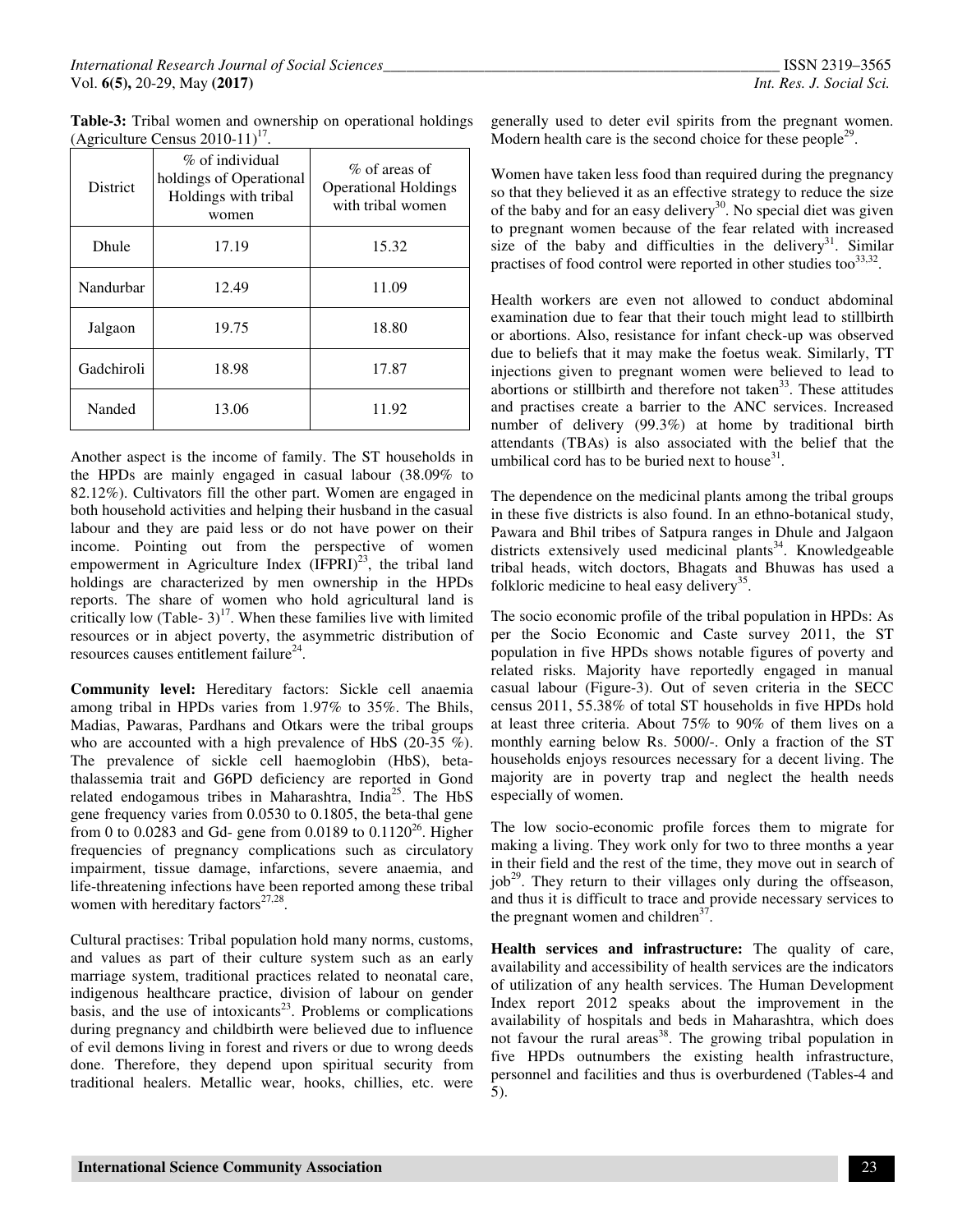#### *International Research Journal of Social Sciences\_\_ Sciences\_\_\_\_\_\_\_\_\_\_\_\_\_\_\_\_\_\_\_\_\_\_\_\_\_\_\_\_\_\_\_\_\_\_\_\_\_\_\_\_\_\_\_\_\_\_\_\_\_\_\_*  Vol. **6(5),** 20-29, May **(2017)**



Households households having a Households with income monthly deriving owning income of  $\leq$ income from irrrigated land ource Cultivation manual casual 5000 labour

**Figure-3:** Criteria of deprivation – Key figures from five HPDs  $(SECC 2011)<sup>36</sup>.$ Figures from five HPDs<br>
11)<sup>36</sup>.<br>
Tiers of Health Care Infrastructure and the Applicable<br>
<u>n Norms<sup>39</sup>.</u><br>
Hilly/Tribal/ Situation in Tribal

**Table-4:** Tiers of Health Care Infrastructure and the Applicable Population Norms<sup>39</sup> .

| Centre                            | Hilly/Tribal/<br>Difficult<br>Area (as per | Situation in Tribal<br>Areas of Maharashtra<br>including five HPDs |  |  |  |  |
|-----------------------------------|--------------------------------------------|--------------------------------------------------------------------|--|--|--|--|
|                                   | norms)                                     | (in reality)                                                       |  |  |  |  |
| Sub-Centre                        | 3000                                       | 4378.258                                                           |  |  |  |  |
| Primary Health<br>Centre          | 20000                                      | 28590.72                                                           |  |  |  |  |
| Community<br><b>Health Centre</b> | 80000                                      | 134419.1                                                           |  |  |  |  |

tribal population. The shortfall of infrastructure can be further elaborated as follows:

Even though the number of field level workers are present in the system to register the pregnant ladies in first trimester, such effort is not supported at later stage due to the absence of adequate medical and paramedical staff like Obstetricians & Gynaecologists, Physicians, Surgeon, Nursing Staff at CHCs and PHCs. The existing infrastructure is inadequate to serve the growing<br>tribal population. The shortfall of infrastructure can be further<br>elaborated as follows:<br>Even though the number of field level workers are present in the<br>syste

The existing infrastructure is inadequate to serve the growing<br>
tribal population. The shortfall of infrastructure can be further<br>
elaborated as follows:<br>
Even though the number of field level workers are present in the<br> The non-availability of nearby services of Sub centre, PHCs and CHCs are significantly indicating the quality of care. The distance to the medical facilities varies from district to district. The data from Census 2011 reveals that distance to different The data from Census 2011 reveals that distance to different medical facilities in five HPDs ranges from 1–30 kms for hospitals, 1-40 kms for Dispensaries and health centres, 1-30 kms for Family welfare centres, 1-210 kms for Maternity and child welfare centres and  $1-210$  kms for Maternity homes<sup>41</sup>.

Socio economic profile of HPDs: High Priority Districts are those districts, which shows poor performance in health outcomes and equitable health care<sup>4</sup>. Dhule, Gadchiroli, Jalgaon, Nanded and Nadurbar are the five tribal districts listed in High Priority Districts. Except Jalgaon, other four districts are also listed in the Backward Regions Grant Fund Programme under Ministry of Panchayati Raj because of their persistent imbalances in the development scenario of Maharashtra $42$ . Districts. Except Jalgaon, other four of<br>the Backward Regions Grant Fund Prog<br>of Panchayati Raj because of their pe<br>e development scenario of Maharashtra<sup>42</sup>

Table-5: Number of Sub Centres, PHCs and CHCs in Tribal Areas (Rural Health Statistics 2015)<sup>40</sup>.

| <b>State</b>                                 | Tribal<br>Population | <b>SC</b> Required                                          | <b>SC</b> Shortfall |     | PHC Shortfall<br>PHC Required |     |             | <b>CHC</b> Required | <b>CHC</b><br>Shortfall |
|----------------------------------------------|----------------------|-------------------------------------------------------------|---------------------|-----|-------------------------------|-----|-------------|---------------------|-------------------------|
| Maharashtra                                  | 9006077              | 3002                                                        | 945                 |     | 450                           | 135 | 112         |                     | 45                      |
|                                              |                      | Human Resource (Rural Health Statistics 2015) <sup>40</sup> |                     |     | Required                      |     | In position |                     | Shortfall               |
|                                              |                      | Health Worker [F] / ANM at Sub Centre and PHC               |                     |     | 2372                          |     | 6833        |                     | $\theta$                |
| Health Worker [M] at Sub Centre              |                      |                                                             |                     |     | 2057                          |     | 1375        |                     | 682                     |
| Health Assistants [Male] at PHCs             |                      |                                                             |                     |     | 315                           |     | 700         |                     | $\theta$                |
| Health Assistants [Female] / LHV at PHCs     |                      |                                                             |                     |     | 315                           |     |             | 739                 | $\theta$                |
| Total Specialist at Community Health Centres |                      |                                                             |                     |     |                               | 268 |             | 83                  | 185                     |
| Obstetricians and Gynaecologists at CHCs     |                      |                                                             |                     |     | 67                            |     |             | 29                  | 38                      |
| Surgeon at CHCs                              |                      |                                                             |                     |     | 67                            |     |             | 16                  | 51                      |
| Physicians at CHCs                           |                      |                                                             |                     |     | 67                            |     |             | 15                  | 52                      |
| Nursing Staff at PHCs and CHCs               |                      |                                                             |                     |     | 784                           |     |             | 646                 | 138                     |
| Lab Technicians at PHCs and CHCs             |                      |                                                             |                     | 382 |                               |     | 400         | 0                   |                         |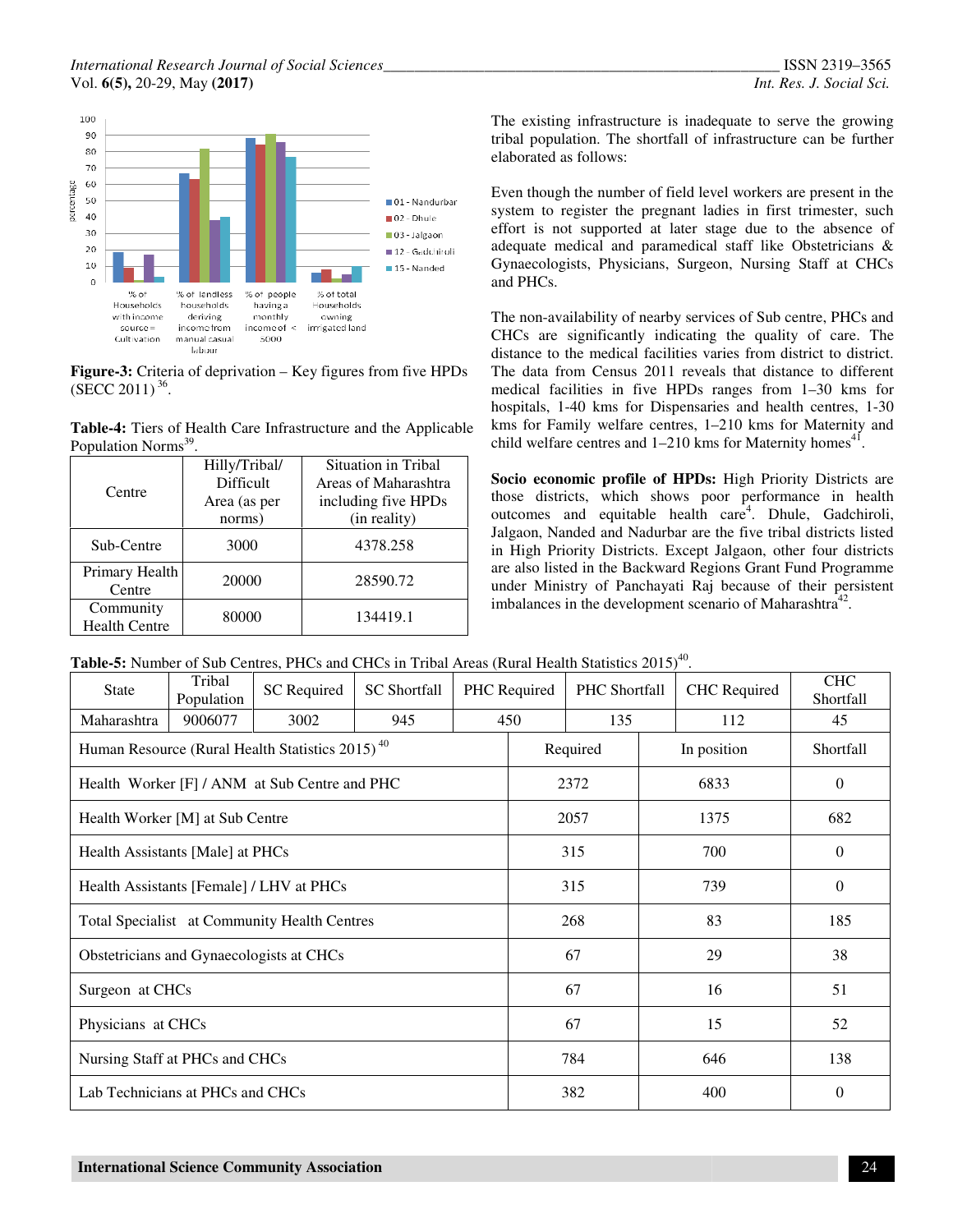Dhule is the sixth poorest of Maharashtra's 35 districts. It takes the sixth position from the bottom on the HDI as well. Out of its Dhule is the sixth poorest of Maharashtra's 35 districts. It takes the sixth position from the bottom on the HDI as well. Out of its 237,688 families, 55.64 per cent are classified as BPL<sup>43</sup>. 38.71% of Gadchiroli population belongs to scheduled tribes<sup>44</sup>. The anti-Naxal operation (ANO) wing of the Maharashtra police had reported the presence of insurgency problem in Gadchiroli is due to the larger problem of economic backwardness of the tribals<sup>45</sup>. Jalgaon district is part of the Nashik division and the percentage of Scheduled tribes in the total population is  $11.84\%$ <sup>46</sup>. Nanded is predominantly an agrarian economy and majority of its population lives in rural  $area<sup>46</sup>$ . Nandurbar is one of most backward districts with high Infant and maternal mortality rates, high level of malnutrition among children and high concentration of tribal population<sup>46</sup>. peration (ANO) wing of the Maharashtra police had<br>1 the presence of insurgency problem in Gadchiroli is<br>the larger problem of economic backwardness of the<br>1 Jalgaon district is part of the Nashik division and the<br>ge of Sc backward districts with high Infant and maternal<br>rates, high level of malnutrition among children and<br>entration of tribal population<sup>46</sup>.<br>**ace issues:** As per the social determinants framework,<br>e plays an important role. I

**Governance issues:** As per the social determinants framework, governance plays an important role. In the case of Maharashtra, an analysis of the key social sector expenditure neglect towards the health and welfare of the SC/ST and other neglect towards the health and welfare of the SC/ST and other<br>backward class (OBC) over the years. Figure-4 shows the percentage of government expenditure on two major sectors<sup>47</sup>. Both the lines remained stagnant except a minor fluctuation for health expenditure in 2014-15. Comparing to the health and welfare needs of the state especially the growing tribal population, these budgetary provisions are insufficient. Recent years, National Health Mission policy has changed centre contribution share. State funding was asked to increase from 25% to 40% to the existing programmes whereas centre contribution has reduced from 75% to 60% in the health projects. This changing pattern has led to cuts in the key health programmes<sup>48</sup>. es remained stagnant except a minor fluctuation for nditure in 2014-15. Comparing to the health and reds of the state especially the growing tribal these budgetary provisions are insufficient. Recent nal Health Mission pol



**Figure-4:** Key social sector expenditure in Maharashtra (Duggal R,  $2015$ )<sup>47</sup>

Another side of the coin is the poor planning, management and implementation of the schemes. A report on the Maharashtra nutrition mission reveals that major portion of tribal budget spent on infrastructure development whereas there is hardly enough budget provided neither for the maintenance nor for the human development<sup>49</sup>.

level. A flagship scheme in Maharshtra for the pregn lactating women in Maharashtra, namely Dr. APJ Abdul Kalam Amrut Ahar Yojna, has witnessed the fate of lack of convergence. The state has entrusted the responsibility of serving the cooked food with anganwadis whereas majority of anaganwadis (70%) do not have own cooking facilities. The scheme compelled the anganwadi sevika to find fuel by herself and do the service for a meagre amount of Rs 250 per month as remuneration for cooking<sup>50</sup>. Again, this programme was crippling to start due to complex fund-transfer-mechanism and the tribal development department has not allotted any complementary budget provision for basic amenities like cooking-gas and utensils. Converging effort is missing at planning and implementing lactating women in Maharashtra, namely Dr. APJ Abdul Kalam<br>Amrut Ahar Yojna, has witnessed the fate of lack of<br>convergence. The state has entrusted the responsibility of<br>serving the cooked food with anganwadis whereas maj

As per the results of evaluation study of JSY in the tribal area in Maharashtra, only 69% of the sample population were eligible for the JSY provisions whereas only half of them has availed the benefits. Problems faced by the women while availing the JSY benefits were difficulty in obtaining required certificates from complementary budget provision for basic amenities like<br>cooking-gas and utensils.<br>As per the results of evaluation study of JSY in the tribal area in<br>Maharashtra, only 69% of the sample population were eligible<br>for the JSY facility staff, etc. $51$ .

Dubit is the state point of distance in the mission in pattern social Another State Another State Another State Another State Another State Another State Another State Another State Another State Another State Another Sta **Discussion:** The present paper tried to find out the various factors directly or indirectly influencing maternal health indicators in five HPDs of Maharashtra based on the WHO theoretical framework on social determinants of maternal health. The individual, family, community, health system, theoretical framework on social determinants of maternal health.<br>The individual, family, community, health system,<br>socioeconomic and governance levels of data has been collected from various sources. The maternal health is influenced at from various sources. The maternal health is influenced at individual, family and community level. The influence varies along with the resources, behaviours, and beliefs of the women. Family conforms its members including women to the along with the resources, behaviours, and beliefs of the women.<br>Family conforms its members including women to the<br>community pattern and practice traditional decision-making. The community ensures the maintenance of system through norms and sanctions, which binds individuals, groups and families within the community. At intermediate level, the health system stands as a provider with standardised procedure, which may or may not be acceptable to the tribal community. At macro level, socio-economic characteristics of a districts influences resources, which may be necessary for healthy living. The governance influences the nature of health system functioning (from policy to implementation level) and program implementation. Together, they influence the maternal health at varying degrees. **Discussion:** The present paper tried to find out the various factors directly or indirectly influencing maternal health indicators in five HPDs of Maharashtra based on the WHO community ensures the maintenance of system through<br>is and sanctions, which binds individuals, groups and<br>ies within the community. At intermediate level, the health<br>m stands as a provider with standardised procedure, whic

Across the world, similar studies have reported about micro and macro level determinants that influence maternal health. It includes geographical locations<sup>52</sup> education<sup>56,57</sup>, social class<sup>58</sup>, social factors differences<sup>60-63</sup>, gender<sup>64</sup>, employment environment<sup>68,69</sup>, social capital<sup>70</sup>, social position caste<sup>74</sup>, socio-cultural and behavioural determinants healthcare service and infrastructure<sup>76,77</sup> etc. These all influence the maternal health outcomes. the world, similar studies have reported about micro and<br>level determinants that influence maternal health. It<br>s geographical locations<sup>52</sup>, power<sup>54</sup>, governance<sup>55</sup>, factors<sup>59</sup>, socio-economic 65-67, social  $^{71}$ , lifestyle $^{72,73}$ , cultural and behavioural determinants<sup>75</sup>,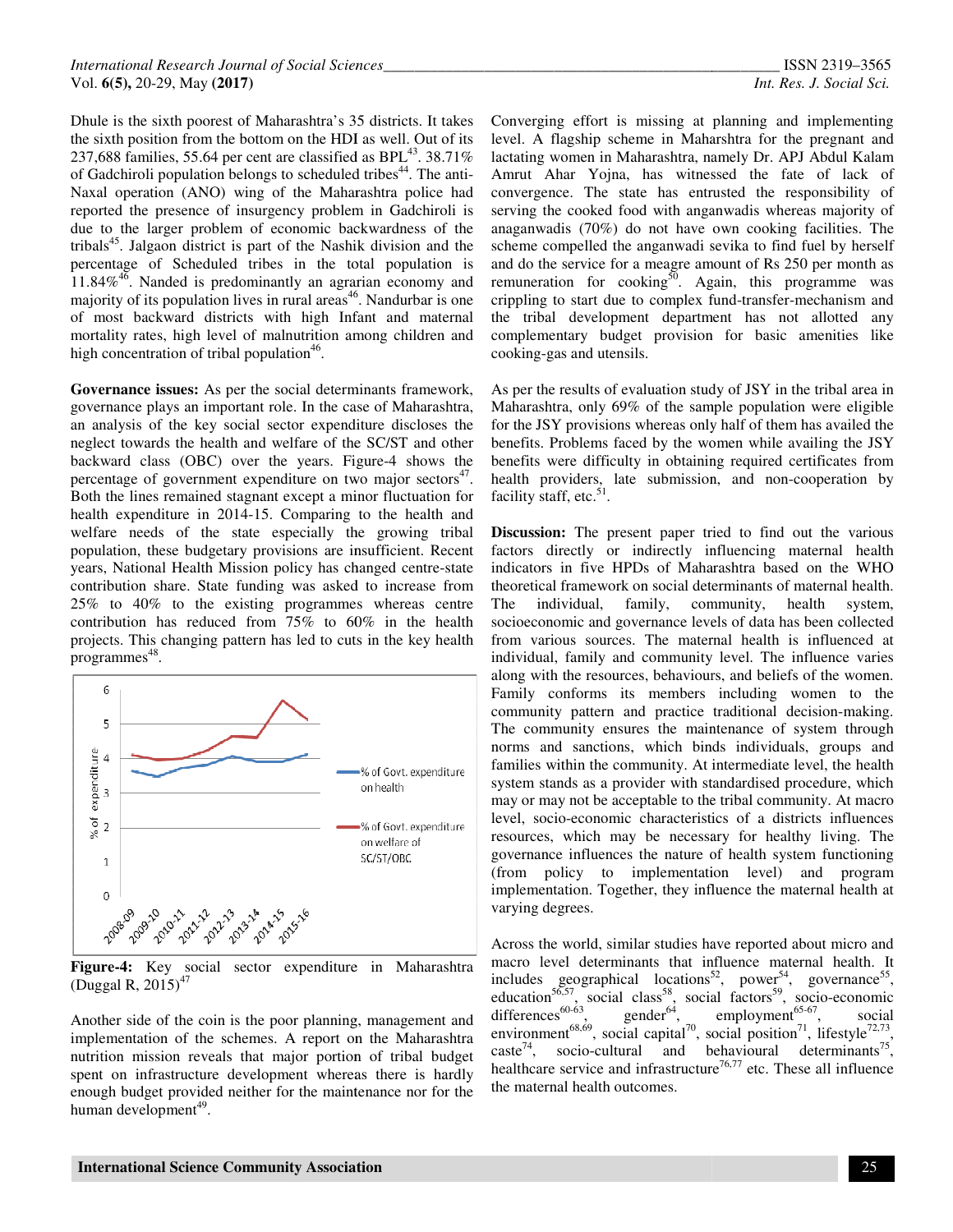This study has got limitations such as availability of data, due to vey less studies conducted among tribal of five HPDs. Also, many of the primary data based studies were not specifying the nature of study population clearly.

# **Conclusion**

Poor maternal health indicators influenced by micro and macro level factors in the selected HPDs. In spite of the service delivery by the health system through the central and state schemes, there is need of tailored programmes with a focus on the social values taken into account. The area under research requires context-specific and culturally and socially acceptable provisioning of care along with health system strengthening and inter-sectoral convergence. All these efforts succeeds only if they are accepted at grass root level and thus improved community participation in utilization of maternal health care.

## **References**

- **1.** World Health Organization (2017). Maternal health. http://www.who.int/topics/maternal\_health/en/. Accessed 19/01/2017.
- **2.** Commission for Social Determinants of Health (2017). Closing the gap in a generation: Health equity through action on the social determinants of health. Final Report of the Commission on Social Determinants of Health. http://apps.who.int/iris/bitstream/10665/43943/1/97892415 63703\_eng.pdf. Accessed 22/01/2017.
- **3.** MHFW (2017). Ministry of Health and Family Welfare. Standard Reports. https://nrhm-mis.nic.in/hmisreports/ frmstandard\_reports.aspx. Accessed 19/02/2017
- **4.** MHFW (2016). Ministry of Health and Family Welfare. List of High Priority Districts (HPDs) in the country. http://pib.nic.in/newsite/PrintRelease.aspx?relid=118620. Accessed 30/10/2016.
- **5.** IIPS (2016). International Institute of Population Science. State Fact Sheet – Maharashtra. http://rchiips.org /nfhs/pdf/NFHS4/Maharashtra.pdf. Accessed 02/11/2016.
- **6.** World Health Organization (2017). Social determinants approach to maternal deaths. http://www.who.int/ maternal\_child\_adolescent/epidemiology/maternal-deathsurveillance/case-studies/india-social-determinants/en/. Accessed 02/01/2017.
- **7.** Ministry of Rural Development (2016). State wise District Caste Profile Report-Maharashtra. http://www.secc.gov.in/statewiseDistrictCasteProfileRepor t. Accessed 03/11/2016.
- **8.** Registrar General of India (2016). District Wise Scheduled Tribe Population – Maharashtra. http://www.censusindia.gov.in/2011census/PCA/SC\_ST/P CA-A11\_Appendix/ST-27-PCA-A11-APPENDIX.xlsx. Accessed 01/11/2016.
- **9.** Registrar General of India (2017). Maharashtra Data Highlights: The Scheduled Tribes-Census of India 2001. http://censusindia.gov.in/Tables\_Published/SCST/dh\_st\_m aha.pdf. Accessed 08/01/2017.
- **10.** Ministry of Health and Family Welfare (2017). District Level Household and facility Survey 4. https://nrhmmis.nic.in/SitePages/DLHS-4.aspx?RootFolder=% 2FDLHS4%2FState%20and%20District%20Factsheets %2FMaharasthra&FolderCTID=0x012000742F17DFC64 D5E42B681AB0972048759&View={F8D23EC0-C74A-41C3-B676-5B68BDE5007D}. Accessed 02/02/2017.
- **11.** International Institute of Population Science (2016). Key Findings from NFHS-4 – Maharashtra. http://rchiips.org/ NFHS/MH.shtml. Accessed 02/12/2016.
- **12.** Registrar General of India (2016). ST-9 Population Attending Educational Institutions By Age, Sex And Type Of Educational Institution (For Each Tribe Separately) – 2011. http://www.censusindia.gov.in/2011census/SCST-Series/ST09A/ST-31-00-09A-DDW-2011.XLS. Accessed 02/11/2016.
- **13.** Birdi T.J., Joshi S., Kotian S. and Shah S. (2014). Possible Causes of Malnutrition in Melghat, a Tribal Region of Maharashtra, India. *Glob J Health Sci.,* 6(5), 164-173. DOI: 10.5539/gjhs.v6n5p164.
- **14.** Shukla A. (2016). Dimensions of Tribal Health in Sahayadri Region: Assessment and Administration of Health in Tribal Communities living near Chas Kaman Dam. https://www.academia.edu/4668592. Accessed 01/11/2016.
- **15.** Boga D. (2015). Barefoot auditors ensure health for tribal mothers. *India Together (E-news magazine)*. http://indiatogether.org/auditors-of-maternal-health-fortribal-mothers-and-children-in-nandurbar-health. Accessed on 01/09/2016.
- **16.** Valvi D.N. (2016). A Study of the Impact of Welfare Measures on Tribal Development in Nandurbar and Dhule districts of Maharastra. Lakshmi Publications, Solapur, 120, ISBN: 1329381904.
- **17.** Agriculture Census Division, DAC (2016). Number and area of holding by size class - agricultural census, 2010-11. http://agcensus.dacnet.nic.in/stateholdingsizeclass.aspx. Accessed on 29/08/2016.
- **18.** Murkute S.R. (1990). Socio-cultural Study of Scheduled Tribes: The Pardhans of Maharashtra. Concept publications, New Delhi, 2, 106, ISBN: 8170222621.
- **19.** Tribhuwan R.D. (2004). Health of Primitive Tribes. Discovery publishing house, New Delhi, 82, ISBN 10: 8171419038.
- **20.** Mann K. (1996). Tribal women on the threshold of twentyfirst century. MD publications, New Delhi, 72-73, ISBN: 8185880883.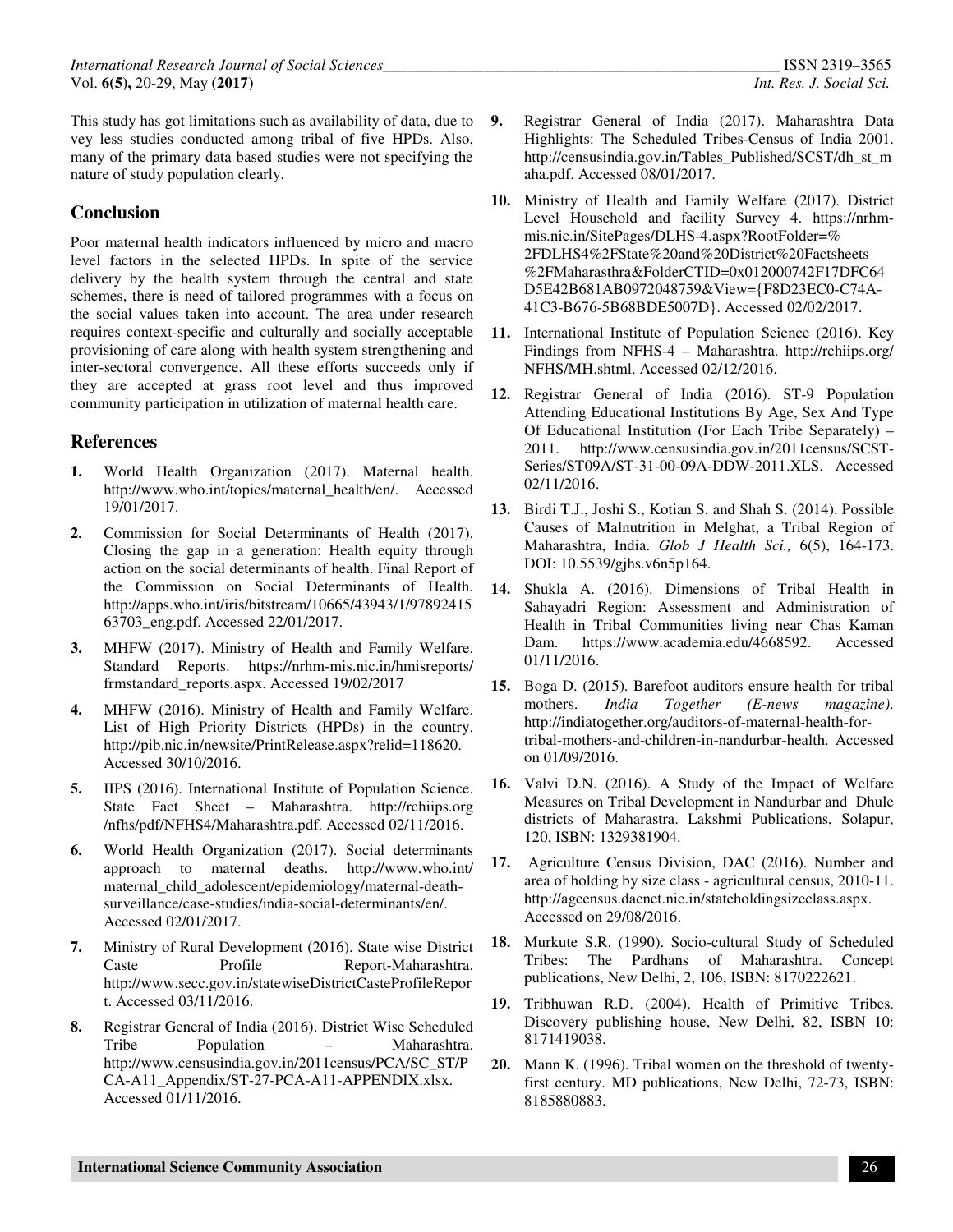- **21.** Bhanu B.V. (2004). People of India: Maharashtra part two, volume xxx. Anthropological Survey of India Kolkota, x-2130, SBN 10: 8179911004.
- **22.** Nerkar S.S., Tamhankar A.J., Johansson E. and Lundborg C.S. (2016). Impact of Integrated Watershed Management on Complex Interlinked Factors Influencing Health: Perceptions of Professional Stakeholders in a Hilly Tribal Area of India. *Int J Environ Res Public Health,* 13(3), 285. DOI: 10.3390/ijerph13030285.
- **23.** Alkire Sabina, Meinzen-Dick Ruth, Peterman Amber, Quisumbing Agnes, Seymour Greg and Vaz Ana (2013). The Women's Empowerment in Agriculture Index. IFPRI Discussion Paper 1240. Washington, D.C.: International Food Policy Research Institute. http://ebrary.ifpri.org/cdm/singleitem/collection/p15738col l2/id/127346. Accessed 05/02/2017.
- **24.** Juhos A. (2013). Missing women in Maharashtra Reasons for excess female mortality in adulthood. Conference proceeding book from International Research Universities Network and Catholic Universities Partnership- Graduate Students' Conference. Piliscsaba, Hungary.  $29<sup>th</sup> -31<sup>st</sup>$  August. 107-112.
- **25.** Mukherjee M.B., Colah R.B., Martinet S. and Ghosh K. (2015). Glucose-6-phosphate dehydrogenase (G6PD) deficiency among tribal populations of India - Country scenario. *Indian J Med Res.*, 141(5), 516-520. DOI: 10.4103/0971-5916.159499.
- **26.** Rao V.R. and Gorakshakar A.C. (1990). Sickle cell hemoglobin, beta-thalassemia and G6PD deficiency in tribes of Maharashtra, India. *Gene Geogr.*, 4(3), 131-134.
- **27.** Boulet SL, Okoroh EM, Azonobi I, Grant A. and Hooper W.C. (2013). Sickle Cell Disease in Pregnancy: Maternal Complications in a Medicaid-Enrolled Population. *Matern Child Health J.*, 17(2), 200-207. DOI: 10.1007/s10995- 012-1216-3.
- **28.** James A.H. (2014). Sickle cell disease in pregnancy. *Contemporary OB/GYN (E-Newsletter)* http://contemporaryobgyn.modernmedicine.com/contempo rary-obgyn/news/sickle-cell-disease-pregnancy?page=full. Accessed 02/03/2017.
- **29.** Sonowal C.J. (2010). Factors affecting the nutritional health of tribal children. *Ethno Med*., 4(1), 21-36.
- **30.** Bang A.T., Bang R.A., Baitule S., Deshmukh M. and Reddy M.H. (2001). Burden of Morbidities and the Unmet Need for Health Care in Rural Neonates - A Prospective Observational Study in Gadchiroli, India. *Indian Paediatrics*, 38(9), 952-966.
- **31.** Training and Research Institute (2007). Health Care of Tribal Women: A cross-cultural Tribal Study. Training and Research Institute, Pune, 24-25, 53-54, 84-85, 91.
- **32.** Jungari S. and Paswan B. (2016). Newborn care practices among the indigenous population of Maharashtra, India: A mix method approach. Conference proceedings book of ICRH Conference, Mumbai, India, Feb. 28-April, 2, 51- 65.
- **33.** Tribal Training and Research Institute (1995). An Evaluation Study of Health and Nutritional Beliefs, Practices, & Facilities among the Tribals of Dharni and Chikhaldara Tehsils, Pune. Maharashtra. Tribal Training and Research Institute, Pune, 91-92.
- **34.** Jain D.L., Baheti A.M., Jain S.R. and Khandelwal K.R. (2010). Use of medicinal plants among tribes in Satpuda region of Dhule and Jalgaon Districts of Maharashtra-An ethno-botanical study. *Indian Journal of tradiotional Knowledge*, 9(1), 152-157.
- **35.** Pawar S. and Patil D.A. (2004). Observations on folkloric medicinal plants of Jalgaon district, Maharashtra. *Indian Journal of Traditional Knowledge*, 3(4), 437-441.
- **36.** Ministry of Rural Development (2016). Deprived ST Households – Maharashtra - SECC 2011. http://secc.gov.in/districtCategorywiseDeprivationReport. Accessed 29/08/2016.
- **37.** Kulkarni D. (2015). Maharashtra government aims to lower maternal mortality ratio in tribal Maharashtra. *Daily News Analysis (online)*. http://www.dnaindia.com /india/report-maharashtra-government-aims-to-lowermaternal-mortality-ratio-in-tribal-maharashtra-2057990. accessed 18 Aug 2016.
- **38.** YASHADA (2016). Maharashtra Human Development Report 2012: Towards Inclusive Human Development. http://niti.gov.in/writereaddata/files/humandevelopment/M aharashtra%20 State%20Human%20Development%20Report%202012.pd f. Accessed 02 Nov 2016.
- **39.** Ministry of Tribal Affairs (2016). Statistical Profile of Scheduled Tribes in India 2013. http://tribal.nic.in/ WriteReadData/userfiles/file/Statistics/StatisticalProfileofS Ts2013.pdf. Accessed 05/10/2016.
- **40.** Ministry of Health and Family Welfare (2017). Rural<br>Health Statistics 2015. https://nrhm-mis.nic.in Health Statistics 2015. https://nrhm-mis.nic.in /Pages/RHS2015.aspx?RootFolder=%2FRURAL%20HEA LTH%20STATISTICS%2F%28A%29RHS%20-%202015 &FolderCTID=&View={C50BC181-07BB-4F78-BE6F-FCE916B64253}. Accessed 05/01/2017.
- **41.** Registrar General of India (2017). District Census Handbook – Maharashtra – Census 2011. http://www. censusindia.gov.in/2011census/dchb/Maharashtra\_A.html Accessed 05/01/2017.
- **42.** Ministry of Panchayati Raj (2016). Backward Regions Grant Fund Programme Guidelines. http://www. panchayat.gov.in/documents/10198/0/BRGFFINALGUID ELINES.pdf. Accessed 18/08/2016.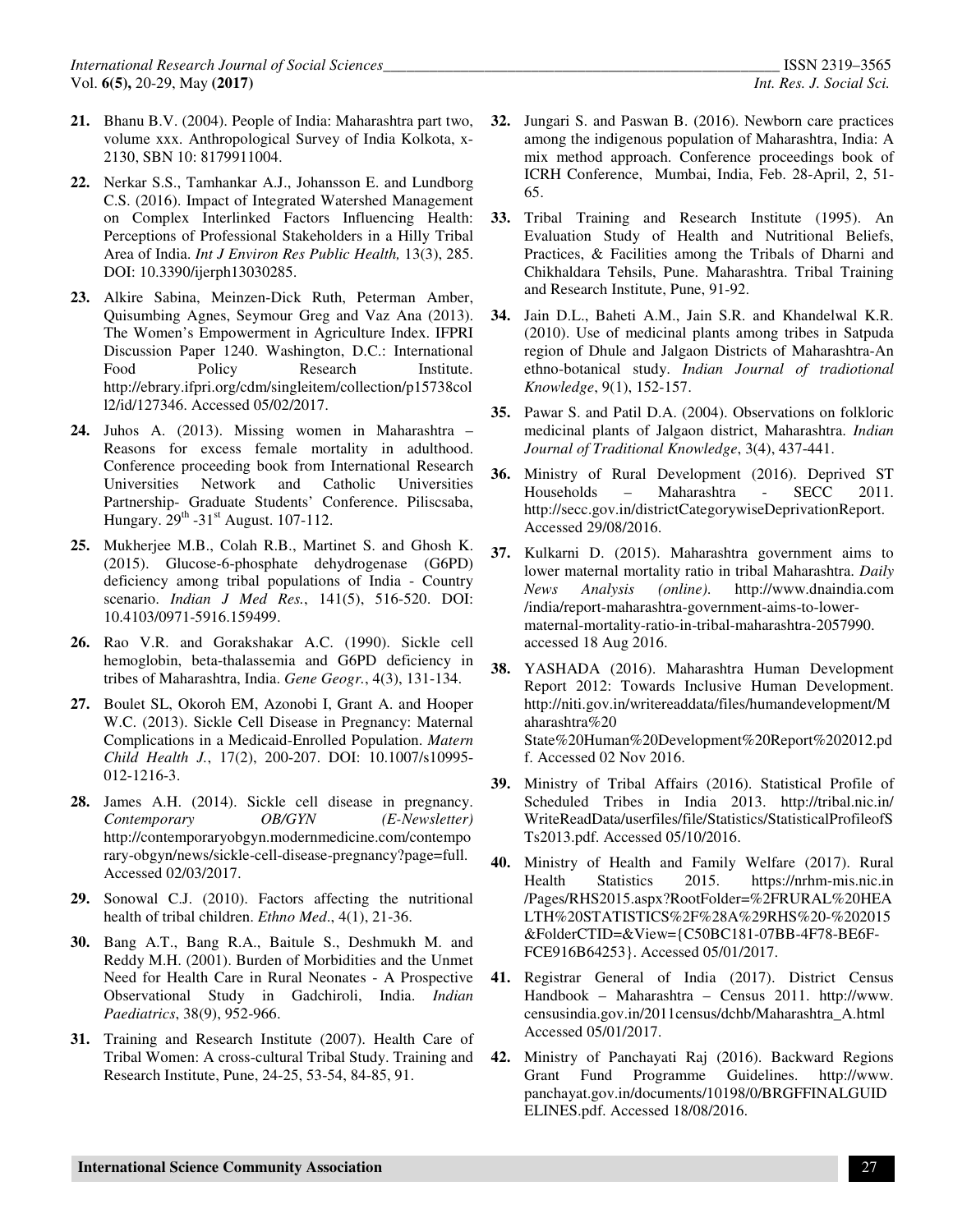- **43.** Mishra L. (2016). Pharma baron helps cure Dhule's drought woes. *The Hindu (online)*. http://www.thehindu. com/news/national/pharma-baron-helps-cure-dhulesdrought- woes/article8721391.ece. Accessed on 29/08/2016.
- **44.** Registrar General of India (2016). District Census Handbook – Gadchiroli. http://www.censusindia.gov.in/ 2011census/dchb/2712\_PART\_B\_DCHB\_GADCHIROLI. pdf. Accessed 29/08/2016.
- **45.** Panigrahi D. (2016). Development hubs to give Gadchiroli much-needed boost. *Hindustantimes (online)*. http://www.hindustantimes.com/mumbai/developmenthubs -to-give-gadchiroli-much-needed-boost/storycf2yL32QnMHtny61MjOpkM.html. Accessed 29/08/2016.
- **46.** Ministry of Health and Family Welfare (2016). Monitoring and Evaluation of Programme Implementation Plan report, 2013-14. https://nrhm-mis.nic.in/SitePages/HMIS PeriodicReport.aspx?Root Folder=%2 FPart% 20B%20Demographic %20and% 20Vital%20Indicators%2FPIP%20Monitoring%20of%20v arious%20districts%20during%20201314%2FDistricts%2 0PIP%20Report%20201314%2FMaharashtra&FolderCTI D=0x012000F14E657A4E28DE48BA36CCAF7331E92D &View={15AC35C6-AEC6-4336-AC516F9CE3A31418}. Accessed 30/10/2016.
- **47.** Duggal R. (2016). Maharashtra Budget 2015-16: Continued Abject Neglect of the Social Sectors. http://righttohealthcare.blogspot.in/2015/03/maharashtrabudget-2015-16-continued.html Accessed 30/10/2016.
- **48.** Barnagarwala T. (2016). Fadnavis' report card: More state funds needed for health programmes. *Indian Express (online)*. http://indianexpress.com/article/ india/ indianews-india/maharashtra-fadnavis-report-card-more-statefunds-needed-for-health-programmes-3727670/. Accessed 02/11/2016.
- **49.** Krishna V. (2016). The Maharashtra nutrition mission. http://ww.india-seminar.com/2016/681/681 vandana krishna.htm. Accessed 31/10/2016.
- **50.** Srivastava K. (2016). Launched at one year of Fadnavis govt, Abdul Kalam Amrut Ahar Yojna remains largely on paper. *Daily News Analysis (online)*. http://www. dnaindia.com/india/report-launched-at-one-year-offadnavis-govtabdul-kalam-amrut-ahar-yojna-remainslargely-on-paper-2177819. Accessed 22 Aug 2016.
- **51.** Doke P.P., Gawande U.H., Gadgi M. and Deshpande S.R. (2015). Evaluation of Janani Suraksha Yojana (JSY) in Maharashtra, India: Important Lessons for Implementation. *International Journal of Tropical Disease & Health*, 5(2), 141-155. DOI: 10.9734/IJTDH/ 2015/13800
- **52.** Murray C.J., Kulkarni S.C., Michaud C., Tomijima N., Bulzacchelli M.T., Iandiorio T.J. and Ezzati M. (2006).

Eight Americas: investigating mortality disparities across races, counties, and race-counties in the United States.<br>PLoS Med., 3(9), e260. https://doi.org/10.1371/ *PLoS Med.*, 3(9), e260. https://doi.org/10.1371/ journal.pmed.0030545

- **53.** Farmer P. (2004). Pathologies of power: Health, human rights, and the new war on the poor. University of California Press, Berkeley, 1-420. ISBN-10: 0520243269.
- **54.** Wallerstein N. (2006). What is the evidence on effectiveness of empowerment to improve health?. WHO, Copenhagen, 1-37. http://www.euro.who.int/\_\_ data/assets/pdf\_file/0010/74656/E88086.pdf. Accessed 08/02/2017.
- **55.** Hanumappa S. and Prashanth N.S. (2011). Good governance in health care: The Karnataka experience. The Lancet, 377(9768), 790-792. http://doi.org/ 10.1016/S0140-6736(10)62041-7
- **56.** Hurt L.S., Ronsmans C. and Saha S. (2004). Effects of education and other socioeconomic factors on middle age mortality in rural Bangladesh. *J. Epidemiol. Community Health*, 58(4), 315-320. DOI: 10.1136/jech.2003.007351
- **57.** Erikson R. (2001). Why do graduates live longer?. In: Cradle to grave: Life-course change in modern Sweden. Jonsson JO, and Mills C (eds). Sociology Press Durham, 211-227. ISBN: 1903457033.
- **58.** Donkin A., Goldblatt P. and Lynch K. (2002). Inequalities in life expectancy by social class 1972–1999. *Health Stat. Q*., 15, 5-15.
- **59.** Plavinski S.L., Plavinskaya S.I. and Klimov A.N. (2003). Social factors and increase in mortality in Russia in the 1990s: Prospective cohort study. *BMJ*, 326(7401), 1240- 1242. DOI: 10.1136/bmj.326.7401.1240
- **60.** Marmot M.G. and Shipley M.J. (1996). Do socioeconomic differences in mortality persist after retirement? 25 year follow up of civil servants from the first Whitehall study. *BMJ*, 313(7066), 1177-1180. https://doi.org/10.1136/bmj.313.7066.1177 .
- **61.** Lynch J.W., Davey-Smith G., Kaplan G.A. and House J.S. (2000). Income inequality and mortality: Importance to health of individual income, psychosocial environment, or material conditions. *BMJ*, 320(7243), 1200-1204. DOI: https://doi.org/10.1136/bmj.320.7243.1200.
- **62.** Marmot M. and Wilkinson R.G. (2001). Psychosocial and material pathways in the relation between income and health: A response to Lynch et al. *BMJ*, 322(7296), 1233- 1236. https://doi.org/10.1136/bmj.322.7296.1233.
- **63.** Gwatkin D., Johnson K., Wagstaff A., Rutstein S., Suliman E. and Amouzou A. (2007). Socioeconomic differences in health, nutrition, and population-45 countries. Washington. http://www.worldbank.org/prem/ poverty/health/data/statusind.htm. Accessed 02/11/2016.